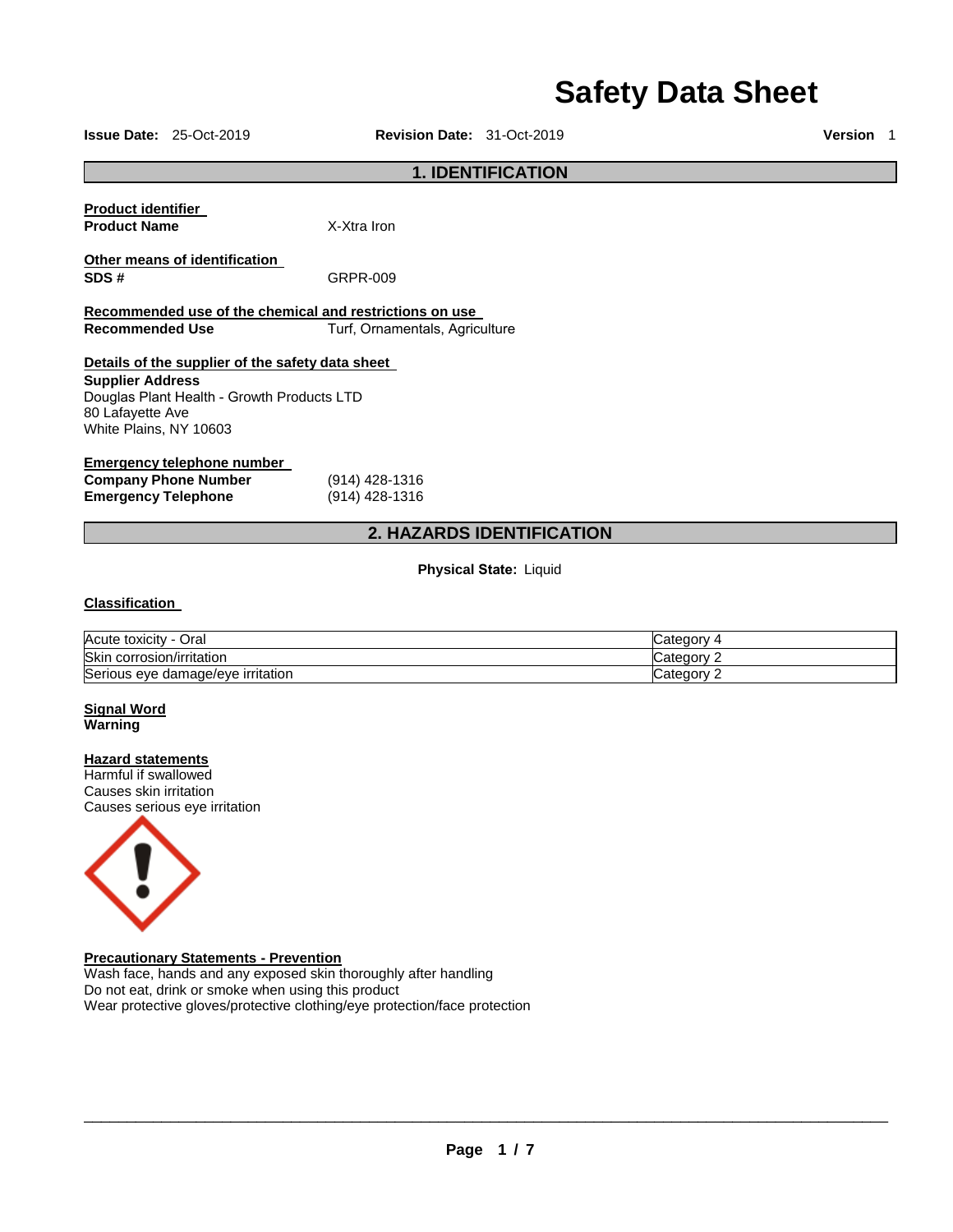## **Precautionary Statements - Response**

IF IN EYES: Rinse cautiously with water for several minutes. Remove contact lenses, if present and easy to do. Continue rinsing If eye irritation persists: Get medical advice/attention IF ON SKIN: Wash with plenty of water and soap Take off contaminated clothing and wash before reuse If skin irritation occurs: Get medical advice/attention IF SWALLOWED: Call a POISON CENTER or doctor/physician if you feel unwell Rinse mouth

\_\_\_\_\_\_\_\_\_\_\_\_\_\_\_\_\_\_\_\_\_\_\_\_\_\_\_\_\_\_\_\_\_\_\_\_\_\_\_\_\_\_\_\_\_\_\_\_\_\_\_\_\_\_\_\_\_\_\_\_\_\_\_\_\_\_\_\_\_\_\_\_\_\_\_\_\_\_\_\_\_\_\_\_\_\_\_\_\_\_\_\_\_

#### **Precautionary Statements - Disposal**

Dispose of contents/container to an approved waste disposal plant

# **3. COMPOSITION/INFORMATION ON INGREDIENTS**

| <b>Chemical name</b>   | <b>CAS No</b> | <b>Weight-%</b> |
|------------------------|---------------|-----------------|
| <b>Ferrous Sulfate</b> | 7782-63-0     | $30 - 40$       |
| Urea                   | $57-13-6$     | 20-30           |
| Citric Acid            | 77-92-9       |                 |

\*\*If Chemical Name/CAS No is "proprietary" and/or Weight-% is listed as a range, the specific chemical identity and/or percentage of composition has been withheld as a trade secret.\*\*

# **4. FIRST AID MEASURES**

## **Description of first aid measures**

| <b>Eye Contact</b>                                                         | Immediately flush with plenty of water. After initial flushing, remove any contact lenses and<br>continue flushing for at least 15 minutes. If eye irritation persists: Get medical<br>advice/attention. |  |
|----------------------------------------------------------------------------|----------------------------------------------------------------------------------------------------------------------------------------------------------------------------------------------------------|--|
| <b>Skin Contact</b>                                                        | Wash off immediately with soap and plenty of water while removing all contaminated<br>clothes and shoes. If skin irritation persists, call a physician.                                                  |  |
| <b>Inhalation</b>                                                          | Remove exposed individual(s) to fresh air for 20 minutes. Consult a physician/poison center<br>if individual's condition declines or if symptoms persist.                                                |  |
| Ingestion                                                                  | Rinse mouth. Do NOT induce vomiting. Drink 1 or 2 glasses of water. Never give anything<br>by mouth to an unconscious person. Call a poison center or doctor/physician if you feel<br>unwell.            |  |
| Most important symptoms and effects, both acute and delayed                |                                                                                                                                                                                                          |  |
| <b>Symptoms</b>                                                            | Harmful if swallowed. Causes skin and eye irritation.                                                                                                                                                    |  |
| Indication of any immediate medical attention and special treatment needed |                                                                                                                                                                                                          |  |
| <b>Notes to Physician</b>                                                  | Treat symptomatically.                                                                                                                                                                                   |  |
| <b>5. FIRE-FIGHTING MEASURES</b>                                           |                                                                                                                                                                                                          |  |

#### **Suitable Extinguishing Media**

Use extinguishing measures that are appropriate to local circumstances and the surrounding environment.

**Unsuitable Extinguishing Media** Not determined.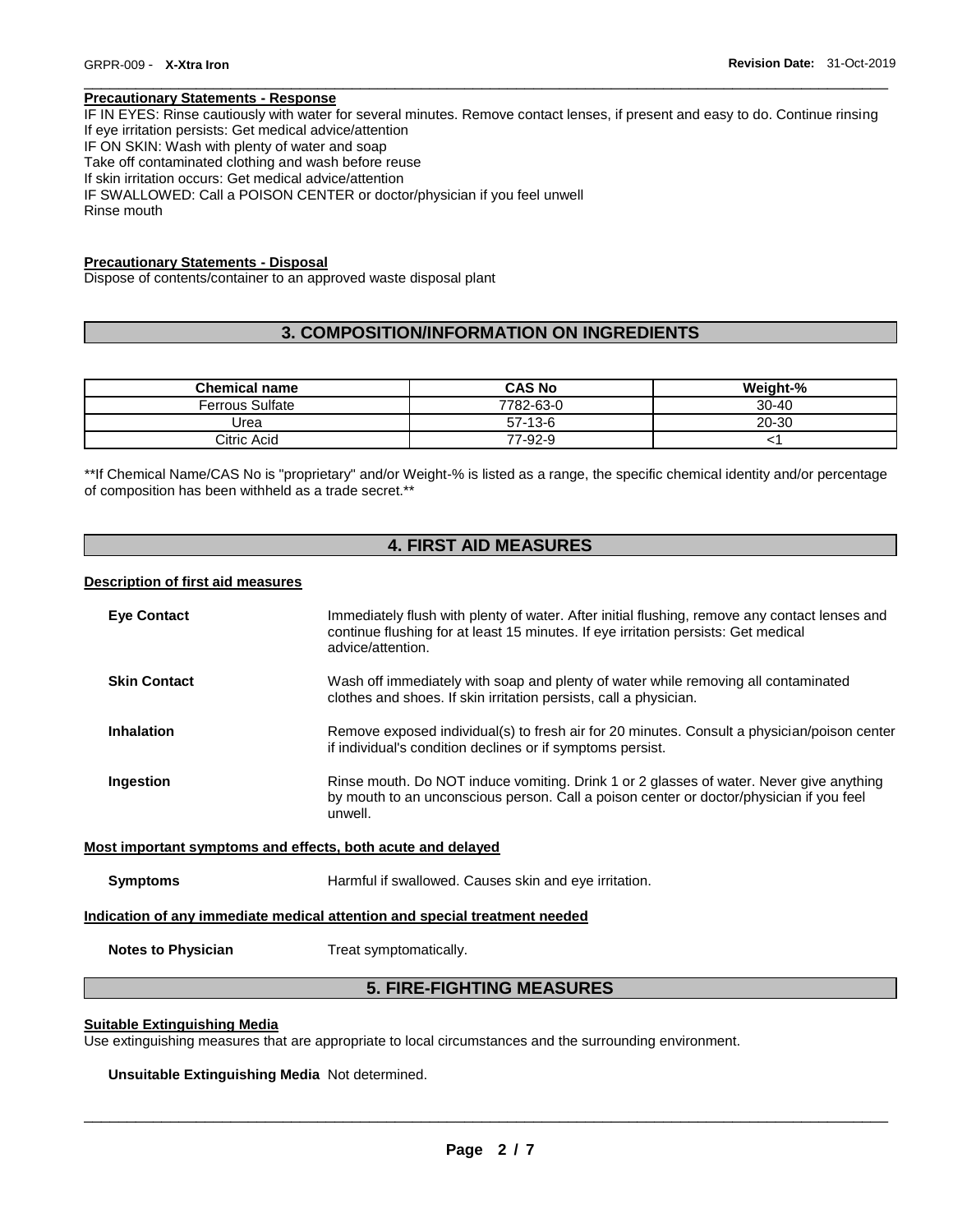#### **Specific Hazards Arising from the Chemical**

Not determined.

#### **Protective equipment and precautions for firefighters**

As in any fire, wear self-contained breathing apparatus pressure-demand, MSHA/NIOSH (approved or equivalent) and full protective gear.

## **6. ACCIDENTAL RELEASE MEASURES**

\_\_\_\_\_\_\_\_\_\_\_\_\_\_\_\_\_\_\_\_\_\_\_\_\_\_\_\_\_\_\_\_\_\_\_\_\_\_\_\_\_\_\_\_\_\_\_\_\_\_\_\_\_\_\_\_\_\_\_\_\_\_\_\_\_\_\_\_\_\_\_\_\_\_\_\_\_\_\_\_\_\_\_\_\_\_\_\_\_\_\_\_\_

| <b>Personal precautions, protective equipment and emergency procedures</b> |                                                                                                                                                                                                                                                                                                                                                    |  |
|----------------------------------------------------------------------------|----------------------------------------------------------------------------------------------------------------------------------------------------------------------------------------------------------------------------------------------------------------------------------------------------------------------------------------------------|--|
| <b>Personal Precautions</b>                                                | Use personal protective equipment as required.                                                                                                                                                                                                                                                                                                     |  |
| <b>Environmental precautions</b>                                           |                                                                                                                                                                                                                                                                                                                                                    |  |
| <b>Environmental precautions</b>                                           | See Section 12 for additional Ecological Information.                                                                                                                                                                                                                                                                                              |  |
| Methods and material for containment and cleaning up                       |                                                                                                                                                                                                                                                                                                                                                    |  |
| <b>Methods for Containment</b>                                             | Prevent further leakage or spillage if safe to do so. Soak up and contain spill with an<br>absorbent material.                                                                                                                                                                                                                                     |  |
| <b>Methods for Clean-Up</b>                                                | Reclaim where possible. Sweep up and shovel into suitable containers for disposal.                                                                                                                                                                                                                                                                 |  |
|                                                                            | <b>7. HANDLING AND STORAGE</b>                                                                                                                                                                                                                                                                                                                     |  |
| <b>Precautions for safe handling</b>                                       |                                                                                                                                                                                                                                                                                                                                                    |  |
| <b>Advice on Safe Handling</b>                                             | Handle in accordance with good industrial hygiene and safety practice. Wear appropriate<br>personal protective equipment. Wash face, hands and any exposed skin thoroughly after<br>handling. Do not breathe dust/fume/gas/mist/vapors/spray. Avoid contact with skin, eyes or<br>clothing. Do not eat, drink or smoke when handling this product. |  |
| Conditions for safe storage, including any incompatibilities               |                                                                                                                                                                                                                                                                                                                                                    |  |
| <b>Storage Conditions</b>                                                  | Keep containers tightly closed in a dry, cool and well-ventilated place.                                                                                                                                                                                                                                                                           |  |

**Incompatible Materials** None known based on information supplied.

# **8. EXPOSURE CONTROLS/PERSONAL PROTECTION**

## **Exposure Guidelines**

| Chemical name                       | <b>ACGIH TLV</b>  | <b>OSHA PEL</b>                       | <b>NIOSH IDLH</b>          |
|-------------------------------------|-------------------|---------------------------------------|----------------------------|
| <b>Ferrous Sulfate</b><br>7782-63-0 | TWA: 1 $mq/m3$ Fe | (vacated) TWA: 1 mg/m <sup>3</sup> Fe | TWA: $1 \text{ mg/m}^3$ Fe |
| Citric Acid<br>77-92-9              | -                 | 15 mg / m $3$ (Total)                 |                            |

## **Appropriate engineering controls**

**Engineering Controls** Apply technical measures to comply with the occupational exposure limits. Maintain eye wash fountain and quick-drench facilities in work area.

#### **Individual protection measures, such as personal protective equipment**

```
Eye/Face Protection Wear eye/face protection. Refer to 29 CFR 1910.133 for eye and face protection 
                   regulations.
```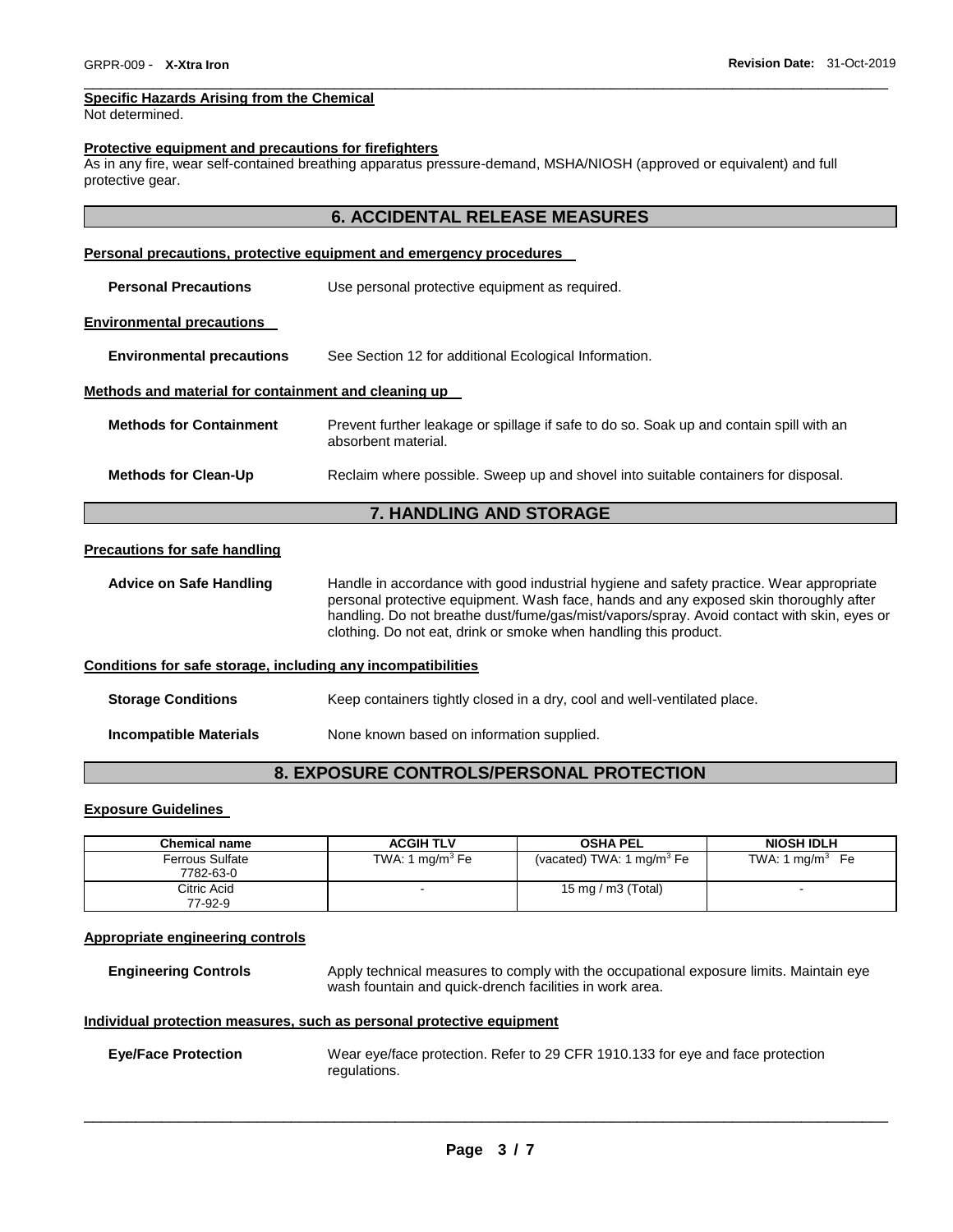| <b>Skin and Body Protection</b>                                                                                                                                                                                                                                                                                      | Wear protective gloves and protective clothing. Refer to 29 CFR 1910.138 for appropriate<br>skin and body protection.     |  |
|----------------------------------------------------------------------------------------------------------------------------------------------------------------------------------------------------------------------------------------------------------------------------------------------------------------------|---------------------------------------------------------------------------------------------------------------------------|--|
| <b>Respiratory Protection</b>                                                                                                                                                                                                                                                                                        | If necessary, wear a MSHA/NIOSH-approved respirator. Refer to 29 CFR 1910.134 for<br>respiratory protection requirements. |  |
| General Hygiene Considerations Avoid contact with skin, eyes and clothing. After handling this product, wash hands before<br>eating, drinking, or smoking. If contact occurs, remove contaminated clothing. If needed,<br>take first aid action shown on section 4 of this SDS. Launder contaminated clothing before |                                                                                                                           |  |

## **9. PHYSICAL AND CHEMICAL PROPERTIES**

## **Information on basic physical and chemical properties**

reuse.

| <b>Physical state</b>                     | Liquid         |                       |                |
|-------------------------------------------|----------------|-----------------------|----------------|
| Appearance                                | Not determined | Odor                  | Not determined |
| Color                                     | Not determined | <b>Odor Threshold</b> | Not determined |
| <b>Property</b>                           | <b>Values</b>  | Remarks • Method      |                |
| рH                                        | Not determined |                       |                |
| Melting point / freezing point            | Not determined |                       |                |
| Boiling point / boiling range             | Not determined |                       |                |
| <b>Flash point</b>                        | Not determined |                       |                |
| <b>Evaporation Rate</b>                   | Not determined |                       |                |
| <b>Flammability (Solid, Gas)</b>          | Not determined |                       |                |
| <b>Flammability Limit in Air</b>          |                |                       |                |
| Upper flammability or explosive<br>limits | Not determined |                       |                |
| Lower flammability or explosive<br>limits | Not determined |                       |                |
| <b>Vapor Pressure</b>                     | Not determined |                       |                |
| <b>Vapor Density</b>                      | Not determined |                       |                |
| <b>Relative Density</b>                   | Not determined |                       |                |
| <b>Water Solubility</b>                   | Not determined |                       |                |
| Solubility in other solvents              | Not determined |                       |                |
| <b>Partition Coefficient</b>              | Not determined |                       |                |
| <b>Autoignition temperature</b>           | Not determined |                       |                |
| <b>Decomposition temperature</b>          | Not determined |                       |                |
| <b>Kinematic viscosity</b>                | Not determined |                       |                |
| <b>Dynamic Viscosity</b>                  | Not determined |                       |                |
| <b>Explosive Properties</b>               | Not determined |                       |                |
| <b>Oxidizing Properties</b>               | Not determined |                       |                |

# **10. STABILITY AND REACTIVITY**

#### **Reactivity**

Not reactive under normal conditions.

### **Chemical stability**

Stable under recommended storage conditions.

#### **Possibility of hazardous reactions**

None under normal processing.

## **Conditions to Avoid**

Keep out of reach of children.

### **Incompatible materials**

None known based on information supplied.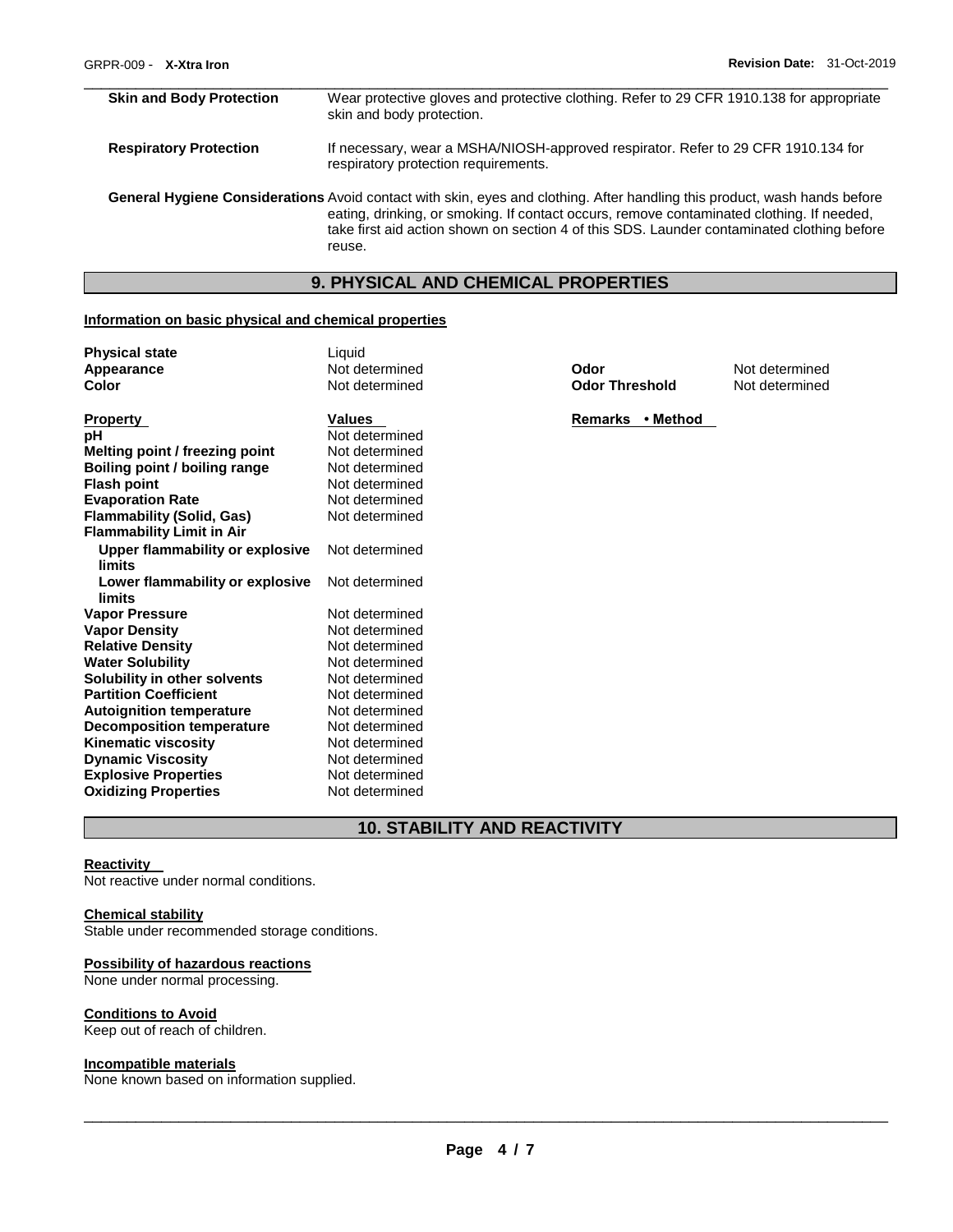## **Hazardous decomposition products**

None known based on information supplied.

## **11. TOXICOLOGICAL INFORMATION**

\_\_\_\_\_\_\_\_\_\_\_\_\_\_\_\_\_\_\_\_\_\_\_\_\_\_\_\_\_\_\_\_\_\_\_\_\_\_\_\_\_\_\_\_\_\_\_\_\_\_\_\_\_\_\_\_\_\_\_\_\_\_\_\_\_\_\_\_\_\_\_\_\_\_\_\_\_\_\_\_\_\_\_\_\_\_\_\_\_\_\_\_\_

## **Information on likely routes of exposure**

| <b>Product Information</b> |                                                                               |
|----------------------------|-------------------------------------------------------------------------------|
| <b>Eye Contact</b>         | Causes serious eye irritation.                                                |
| <b>Skin Contact</b>        | Causes skin irritation.                                                       |
| <b>Inhalation</b>          | Do not inhale.                                                                |
| Ingestion                  | Harmful if swallowed. May cause nausea, vomiting, stomach ache, and diarrhea. |

## **Component Information**

| <b>Chemical name</b>   | Oral LD50                              | Dermal LD50            | <b>Inhalation LC50</b> |
|------------------------|----------------------------------------|------------------------|------------------------|
| Urea<br>$57-13-6$      | Rat<br>$= 8471$ mg/kg                  |                        | -                      |
| Citric Acid<br>77-92-9 | $=$ 3000 mg/kg (Rat) = 3 g/kg<br>Rat ` | (Rat ˈ<br>> 2000 mg/kg | -                      |

#### **Symptoms related to the physical, chemical and toxicological characteristics**

**Symptoms** Please see section 4 of this SDS for symptoms.

### **Delayed and immediate effects as well as chronic effects from short and long-term exposure**

**Carcinogenicity** Based on the information provided, this product does not contain any carcinogens or potential carcinogens as listed by OSHA, IARC or NTP.

## **Numerical measures of toxicity**

# **The following values are calculated based on chapter 3.1 of the GHS document** .

**Oral LD50** 1,209.30 mg/kg

## **12. ECOLOGICAL INFORMATION**

#### **Ecotoxicity**

An environmental hazard cannot be excluded in the event of unprofessional handling or disposal.

## **Component Information**

| <b>Chemical name</b> | Algae/aquatic plants | Fish                           | Crustacea                        |
|----------------------|----------------------|--------------------------------|----------------------------------|
| Urea                 |                      | 16200 - 18300: 96 h Poecilia   | 10000: 24 h Daphnia magna Straus |
| $57-13-6$            |                      | reticulata mg/L LC50           | mg/L EC50 3910: 48 h Daphnia     |
|                      |                      |                                | magna mg/L EC50 Static           |
| Citric Acid          |                      | 1516: 96 h Lepomis macrochirus | 120: 72 h Daphnia magna mg/L     |
| 77-92-9              |                      | ma/L LC50                      | EC50                             |

## **Persistence/Degradability**

Not determined.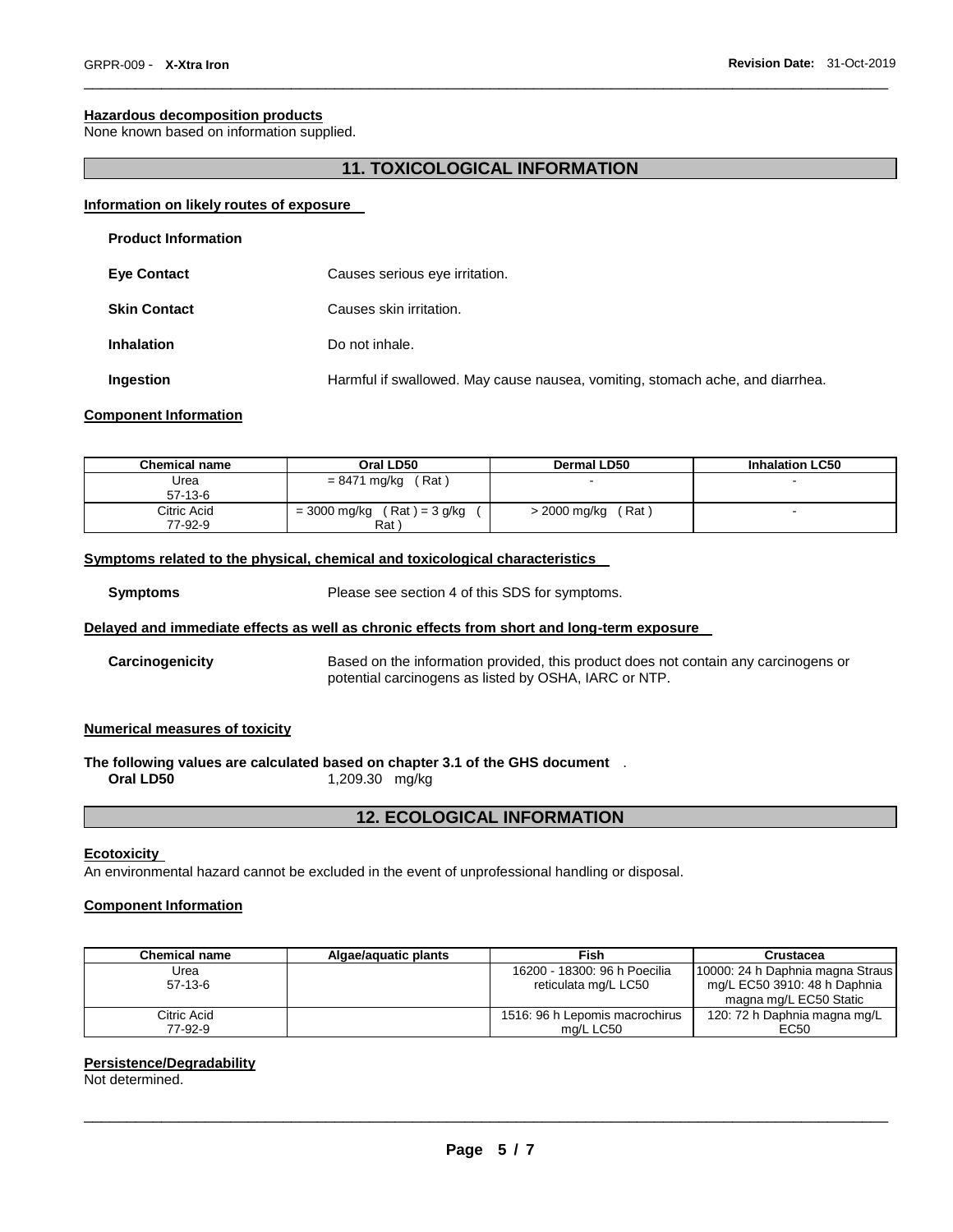#### \_\_\_\_\_\_\_\_\_\_\_\_\_\_\_\_\_\_\_\_\_\_\_\_\_\_\_\_\_\_\_\_\_\_\_\_\_\_\_\_\_\_\_\_\_\_\_\_\_\_\_\_\_\_\_\_\_\_\_\_\_\_\_\_\_\_\_\_\_\_\_\_\_\_\_\_\_\_\_\_\_\_\_\_\_\_\_\_\_\_\_\_\_ **Bioaccumulation**

There is no data for this product.

## **Mobility**

| <b>Chemical name</b>   | <b>Partition coefficient</b> |
|------------------------|------------------------------|
| Urea<br>$57-13-6$      | $-1.59$                      |
| Citric Acid<br>77-92-9 | $-1.72$                      |

## **Other Adverse Effects**

Not determined

# **13. DISPOSAL CONSIDERATIONS**

#### **Waste Treatment Methods**

| <b>Disposal of Wastes</b>        | Disposal should be in accordance with applicable regional, national and local laws and<br>regulations.                         |  |  |  |  |  |
|----------------------------------|--------------------------------------------------------------------------------------------------------------------------------|--|--|--|--|--|
| <b>Contaminated Packaging</b>    | Disposal should be in accordance with applicable regional, national and local laws and<br>regulations.                         |  |  |  |  |  |
| <b>14. TRANSPORT INFORMATION</b> |                                                                                                                                |  |  |  |  |  |
| <b>Note</b>                      | Please see current shipping paper for most up to date shipping information, including<br>exemptions and special circumstances. |  |  |  |  |  |
| <b>DOT</b>                       | Not regulated                                                                                                                  |  |  |  |  |  |
| IATA                             | Not regulated                                                                                                                  |  |  |  |  |  |
| <b>IMDG</b>                      | Not regulated                                                                                                                  |  |  |  |  |  |

# **15. REGULATORY INFORMATION**

## **International Inventories**

| <b>Chemical name</b>   | TSCA TSCA Inventory DSL/NDSL EINECS/ELI<br><b>Status</b> | <b>NCS</b> | <b>ENCS</b> | <b>IECSC</b> | <b>KECL</b> | <b>PICCS</b> | <b>AICS</b> |
|------------------------|----------------------------------------------------------|------------|-------------|--------------|-------------|--------------|-------------|
| <b>Ferrous Sulfate</b> |                                                          |            |             |              |             |              |             |
| Urea                   | <b>ACTIVE</b>                                            |            |             |              |             |              |             |
| Citric Acid            | <b>ACTIVE</b>                                            |            |             |              |             |              |             |

**Legend:** 

*TSCA - United States Toxic Substances Control Act Section 8(b) Inventory* 

*DSL/NDSL - Canadian Domestic Substances List/Non-Domestic Substances List* 

*EINECS/ELINCS - European Inventory of Existing Chemical Substances/European List of Notified Chemical Substances* 

*ENCS - Japan Existing and New Chemical Substances* 

*IECSC - China Inventory of Existing Chemical Substances* 

*KECL - Korean Existing and Evaluated Chemical Substances* 

*PICCS - Philippines Inventory of Chemicals and Chemical Substances* 

*AICS - Australian Inventory of Chemical Substances*